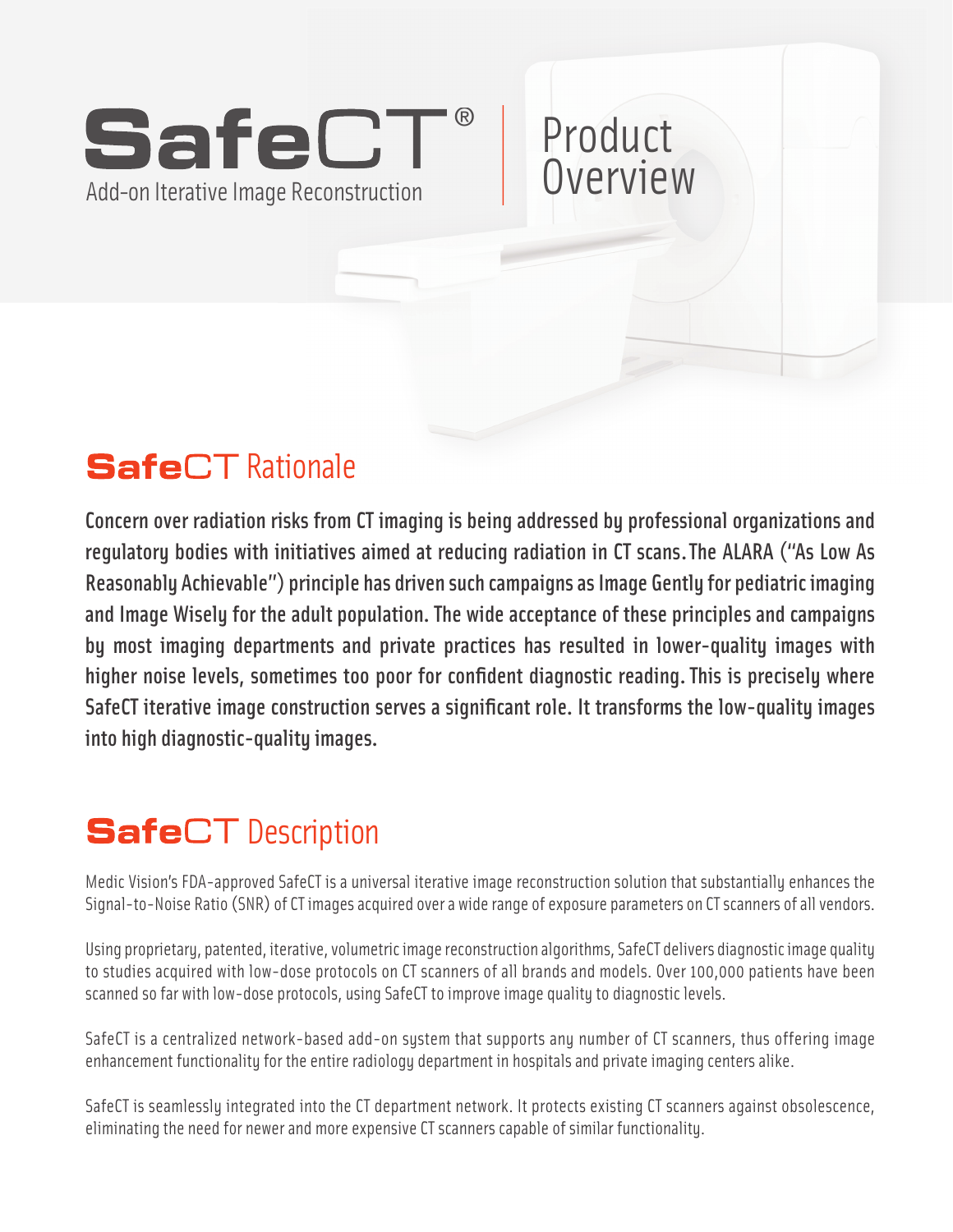

#### **SafeCT** Technology

#### SafeCT comprises four proprietary technology building blocks:

- Patented iterative volumetric image reconstruction algorithms provide increased SNR and improved image quality. These 3D algorithms significantly reduce noise and restore the fine details underneath the noise, preserving fine image details, low-contrast characteristics and sharp edge detail. SafeCT reconstructs CT studies to any reformat (axial, sagittal, and coronal) and slice thickness.
- Parallel processing of CT studies by multiple computing resources and servers provides image enhancement in real-time.
- Innovative Grid computing technology ensures a fail-safe, always-on, high-performance iterative image reconstruction functionality for any number of CT scanners.
- Open, robust interface software enables SafeCT to support CT scanners and PACS systems of all vendors and models without changing the clinical and operational workflow.

## **SafeCT** Benefits

- Unsurpassed image quality of CT images acquired with low-dose protocols: SafeCT's volumetric algorithm significantly reduces CT image noise without losing spatial or contrast resolution. Integral filters are available and can be applied by the user in order to meet radiologists' preferences.
- Compatibility SafeCT is vendor neutral—it supports CT scanners and PACS systems of all vendors and models. Processed output images have the same "look and feel" as the standard full-dose images acquired on existing CT scanners.
- Scalability: SafeCT serves any number of CT scanners connected on a department network. It allows incremental growth—new CT scanners and sites can be added to meet the flexible and dynamic climate in which healthcare providers operate. Moreover, SafeCT software licenses are transferrable, allowing the replacement of existing CT scanners without having to purchase a new license or iterative reconstruction option from the CT vendor.
- Cost savings : No need to replace "older" CT scanners with new systems or to purchase costly OEM iterative reconstruction solutions in order to meet ALARA. SafeCT is priced at less than 50% of OEM iterative reconstruction solutions.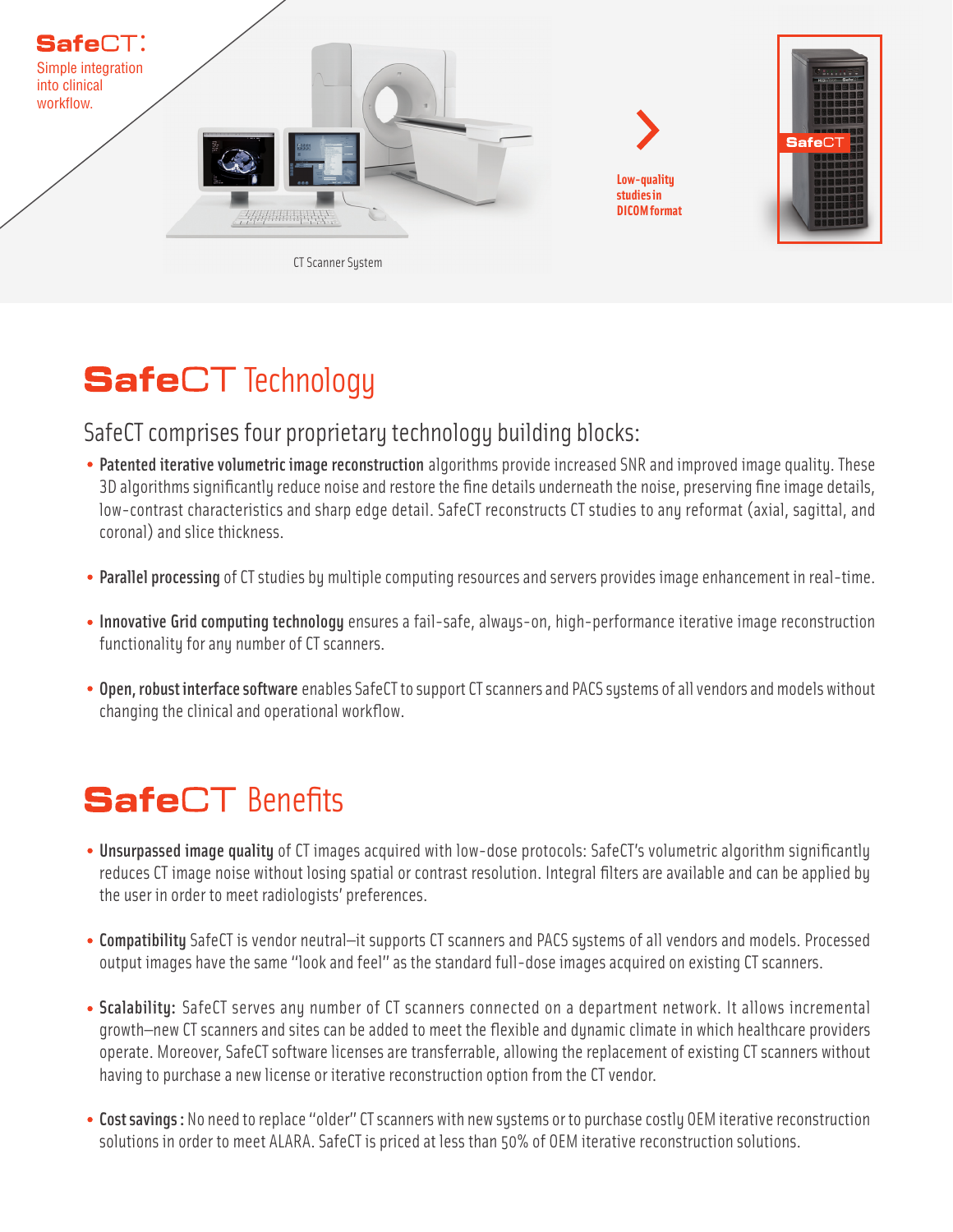

- Availability and performance: Utilizing a cluster of SafeCT servers and proprietary GRID Computing technology, SafeCT provides continuous, fail-safe real-time iterative image reconstruction functionality to all CT scanners on a network through fail-over, load balancing and parallel processing.
- Rapid processing: Multiple Graphical Processing Units (GPU's) and shared computing resources enable fast parallel iterative image reconstruction. Typically, a full CT study containing 400 slices is processed within 90 seconds. Processing time may be further shortened by harnessing additional computing resources.
- Uninterrupted and unchanged departmental workflow: SafeCT operation is fully automatic and requires no operator interface. It integrates seamlessly into the existing CT department workflow, requiring no technologist intervention or physician training.
- Quick installation and technologist training: The entire installation, setup and training process, for all CT personnel, is typically accomplished in three days, with no need for CT scanner downtime.



Fail-safe network-based Iterative Image Reconstruction for multiple CT scanners of multiple brands and models in multiple locations.